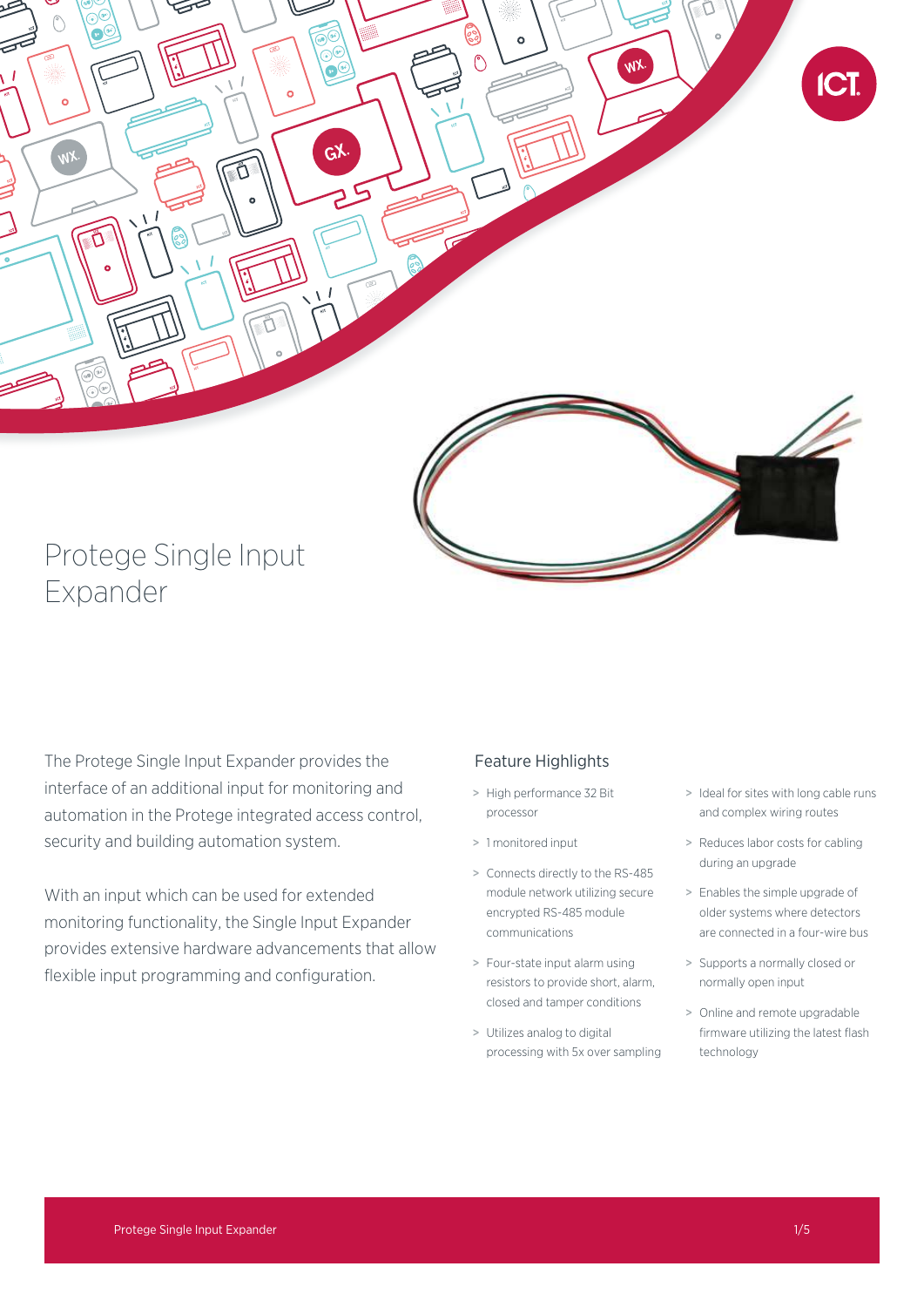### 4-Wire Bus Configuration

The Single Input Expander is designed to allow the simple upgrade of systems where motion detectors, smoke detectors and other dry contact input devices have been deployed using a four-wire bus topology. Using the RS-485 module network, the Single Input Expander is ideal for larger sites where long cable runs and complex wiring routes are present.



## Connectivity and System Expansion

Expanding the Protege system with local inputs and outputs allows convenient, cost-effective expansion with the following additional benefits:

- > An input can be assigned to any 4 areas in the system, each being processed using different options or features
- > Address configuration of the input expander is achieved using the address programming feature of the Protege system controller

### Communication

A single RS-485 communication interface port used for all network communication functions and interconnection to other modules.

### Power Supply

Device power is supplied from a 12VDC input. Ultra low current requirements ensure cost-effective power distribution.

## Monitoring

Allows monitoring of a wide range of EOL capable or open contact sensors for security and building automation purposes.

### Upgradable Firmware

Utilizing the latest flash technology and high performance communication mediums, the firmware can be updated via the Protege interface.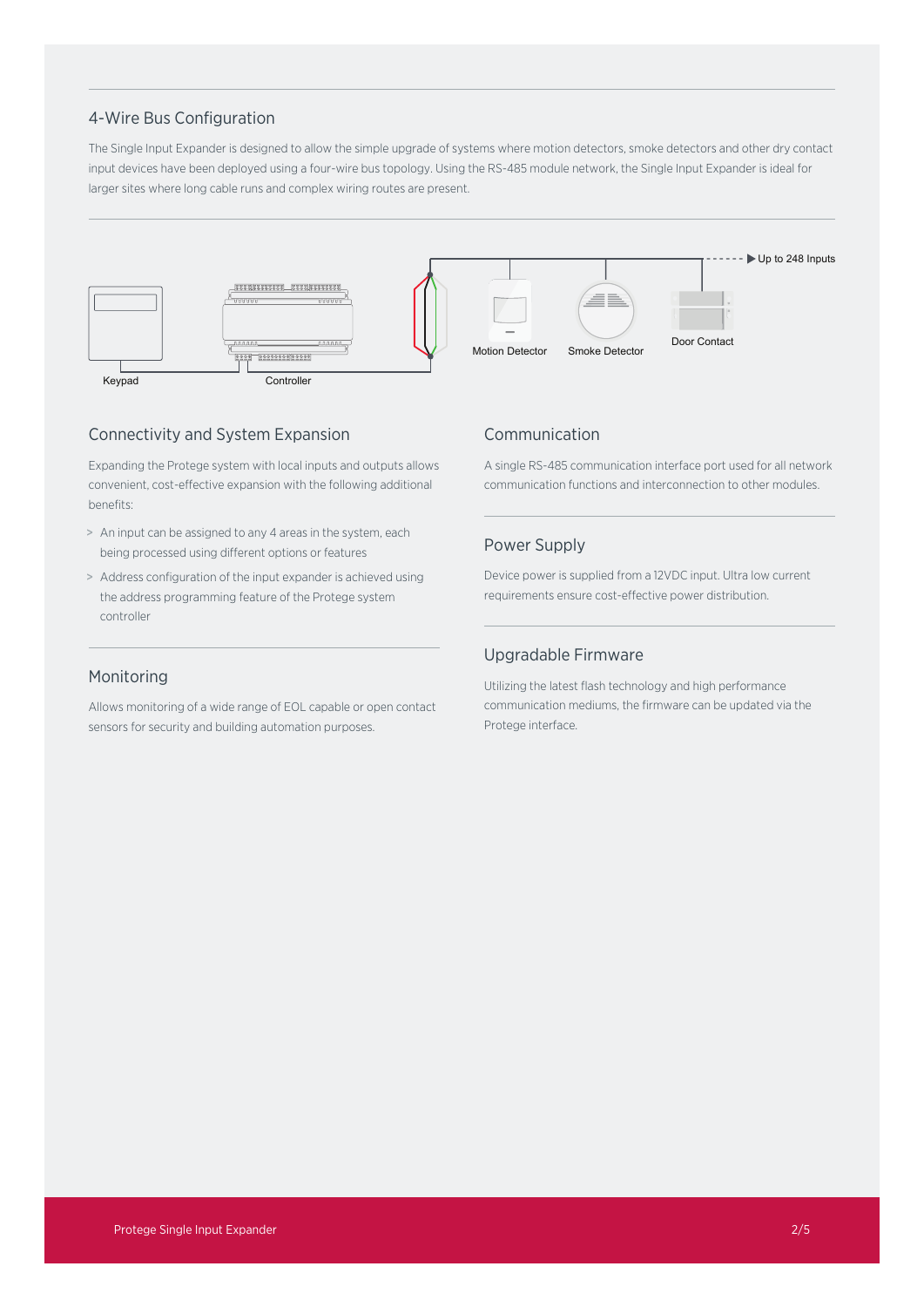# Technical Specifications

| <b>Ordering Information</b>       |                                                                   |
|-----------------------------------|-------------------------------------------------------------------|
| PRT-ZX1                           | Protege Single Input Expander                                     |
| <b>Power Supply</b>               |                                                                   |
| Operating Voltage                 | $11 - 14 VDC$                                                     |
| Operating Current                 | 20mA (Typical)                                                    |
| Communication                     |                                                                   |
| <b>RS-485</b>                     | <b>Isolated Module Network</b>                                    |
| <b>Inputs</b>                     |                                                                   |
| Inputs                            |                                                                   |
| <b>Dimensions</b>                 |                                                                   |
| Dimensions (L x W x H)            | 7 x 18 x 20mm (0.28 x 0.71 x 0.79")                               |
| Net Weight                        | Approx. 1g (0.04oz)                                               |
| Gross Weight                      | Variable packed qty.                                              |
| <b>Operating Conditions</b>       |                                                                   |
| Operating Temperature             | -10° to 55°C (14° to 131°F)                                       |
| Humidity                          | 0%-93% non-condensing, indoor use only (relative humidity)        |
| Mean Time Between Failures (MTBF) | 784,316 hours (calculated using RFD 2000 (UTE C 80-810) Standard) |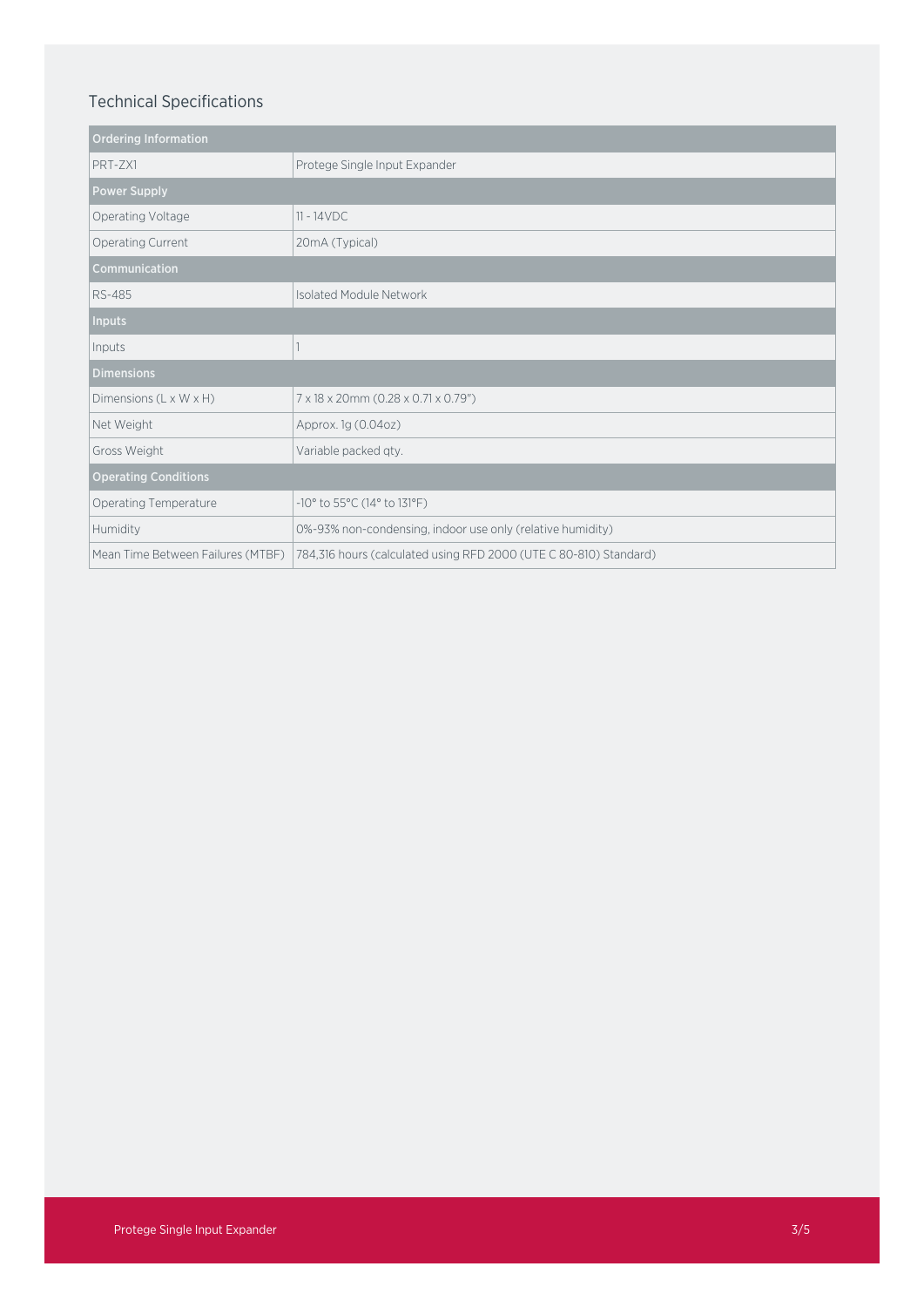### Regulatory Notices

#### RCM (Australian Communications and Media Authority (ACMA))

This equipment carries the RCM label and complies with EMC and radio communications regulations of the Australian Communications and Media Authority (ACMA) governing the Australian and New Zealand (AS/NZS) communities.

### AS/NZS 2201.1 Class 5

Protege systems conform to AS/NZS 2201.1:2007 Class 5 intruder alarm systems standards for the construction, operation, performance and installation of intruder alarm equipment and systems installed in clients' premises.

#### CE – Compliance with European Union (EU)

Conforms where applicable to European Union (EU) Low Voltage Directive (LVD) 2014/35/EU, Electromagnetic Compatibility (EMC) Directive 2014/30/EU, Radio Equipment Directive (RED)2014/53/EU and RoHS Recast (RoHS2) Directive: 2011/65/EU + Amendment Directive (EU) 2015/863.

This equipment complies with the rules of the Official Journal of the European Union, for governing the Self Declaration of the CE Marking for the European Union as specified in the above directives.

Security Grade 4, Environmental Class II, EN 50131-1:2006+A2:2017, EN 50131-3:2009, EN 50131-6:2008+A1:2014, EN 50131-10:2014, EN 50136-1:2012, EN 50136-2:2013, EN 60839-11-1:2013, Power frequency magnetic field immunity tests EN 61000-4-8, Readers Environmental Class: IVA, IK07.

### UK Conformity Assessment (UKCA) Mark

This equipment carries the UKCA label and complies with all applicable standards.

#### Federal Communications Commission (FCC)

FCC Rules and Regulations CFR 47, Part 15, Class A.

This equipment complies with the limits for a Class A digital device, pursuant to Part 15 of the FCC rules. Operation is subject to the following two conditions: (1) This device may not cause harmful interference; (2) This device must accept any interference received, including interference that may cause undesired operation.

#### Industry Canada

#### ICES-003

This is a Class A digital device that meets all requirements of the Canadian Interference-Causing Equipment Regulations. Cet appareil numérique de la classe A est conforme à la norme NMB-003 du Canada.

#### CAN ICES-3 (A)/NMB-3(A)

> For a full regulatory and approval list please visit the ICT website.